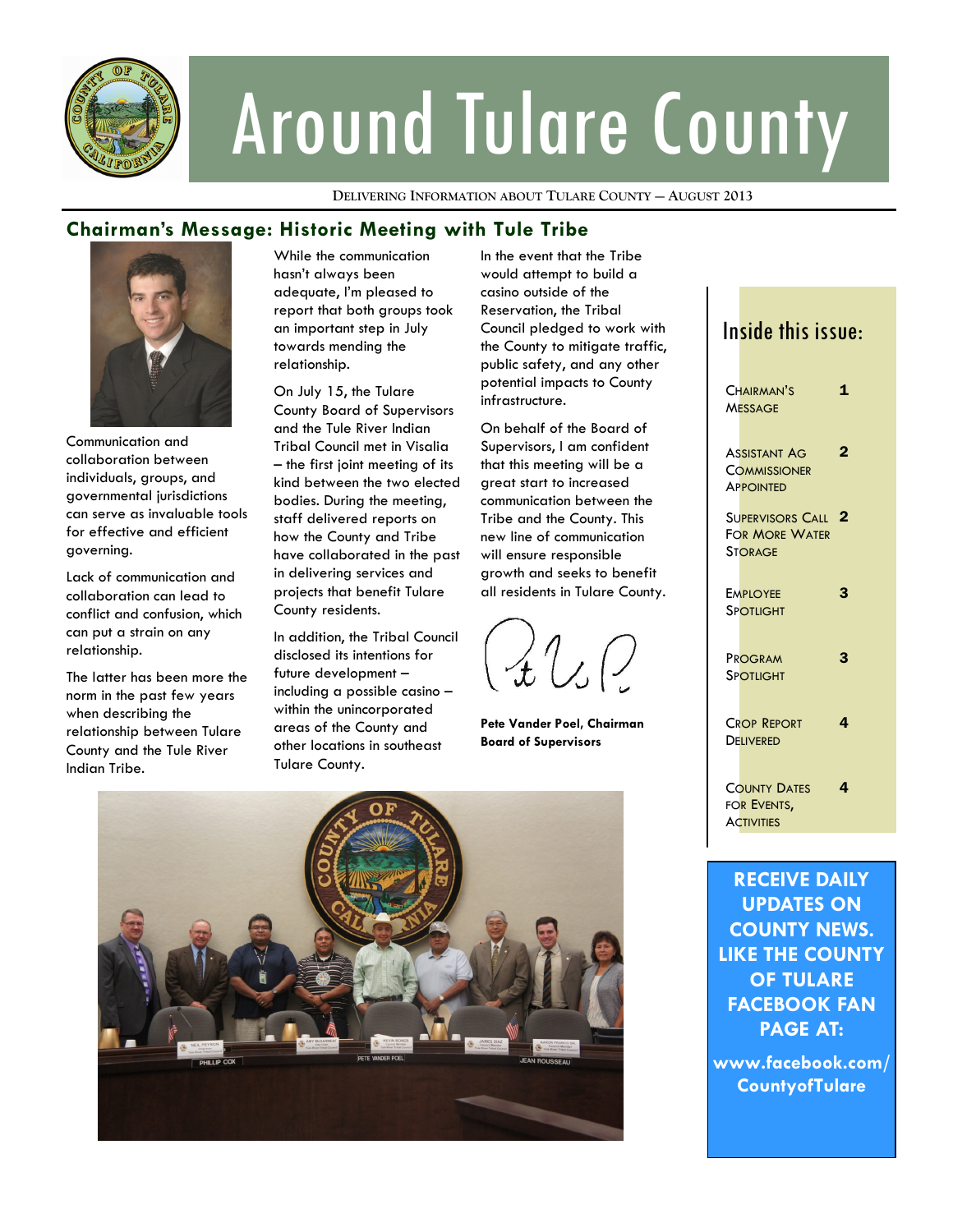# Around Tulare County: www.aroundtularecounty.com

# **Tom Tucker Appointed as Assistant Ag Commissioner**



Tom Tucker has been appointed to the position of Assistant Agricultural Commissioner/Sealer, Tulare County Agricultural Commissioner/Sealer Marilyn Kinoshita announced in July.

Tucker has served as Interim Assistant Agricultural Commissioner for the past seven months.

"In a relatively short time, Tom has proven himself to be extremely capable," Kinoshita said. "Tulare County will benefit from his attention to detail as we remain vigilant in our efforts to protect the individuals, businesses and

agricultural community of Tulare County. We congratulate Tom and are confident that he will serve our Ag industry and the public with dedication and the highest level of professional competency."

Tucker graduated from California State University, Fresno with a degree in Agricultural Sciences. Prior to working for Tulare County, Tucker was a fulltime farmer on his ranch just north of Dinuba, where he still farms a small block of citrus and alfalfa on the weekends.

During his career with Tulare County, Tucker

served as an Ag & Standards Inspector in the Weights and Measures Division for four years. Working in this position, he was able to make contact with a variety of industries and individuals as he enforced the laws and regulations of California. He has worked with cattleman and stockyards, large and small farmers, retail stores and directly with consumers.

Tucker is well-versed with Tulare County's farming community having been born in Visalia and raised in the Dinuba/ Reedley area.



**Supervisors Call for More Water Storage**

In July, the Tulare County Board of Supervisors approved a letter of position for the 2014 Water Bond. The message: no water storage, no support.

The position letter calls for "a holistic Water Bond that would ensure a long-term sustainable solution that would withstand the tests of courts, biological cycles, and interlinked economics throughout the state." The letter goes on to say, "Unfortunately, we cannot support a Water Bond that lacks a definitive surface storage program."

The original bond measure, totaling \$11.4 billion, was

approved in 2009 for the November 2010 ballot. However, it was amended then postponed to November 2012. It was then determined the bond needed to be reduced to cut costs, and last year no agreement could be made on how to do that. The bond was delayed to the November 2014 ballot.

In addition, the letter states, "additional surface water storage, both North and South of the Delta, are crucial for assurance of an adequate water supply, flood protection, cold water fish, and efficient and successful groundwater storage projects. Storage

projects such as the enlargement of Shasta Dam, Temperance Flat and Site Reservoirs would assist in regional conjunctive use projects and provide multi-benefits to residents, growers, delta levees and the environment."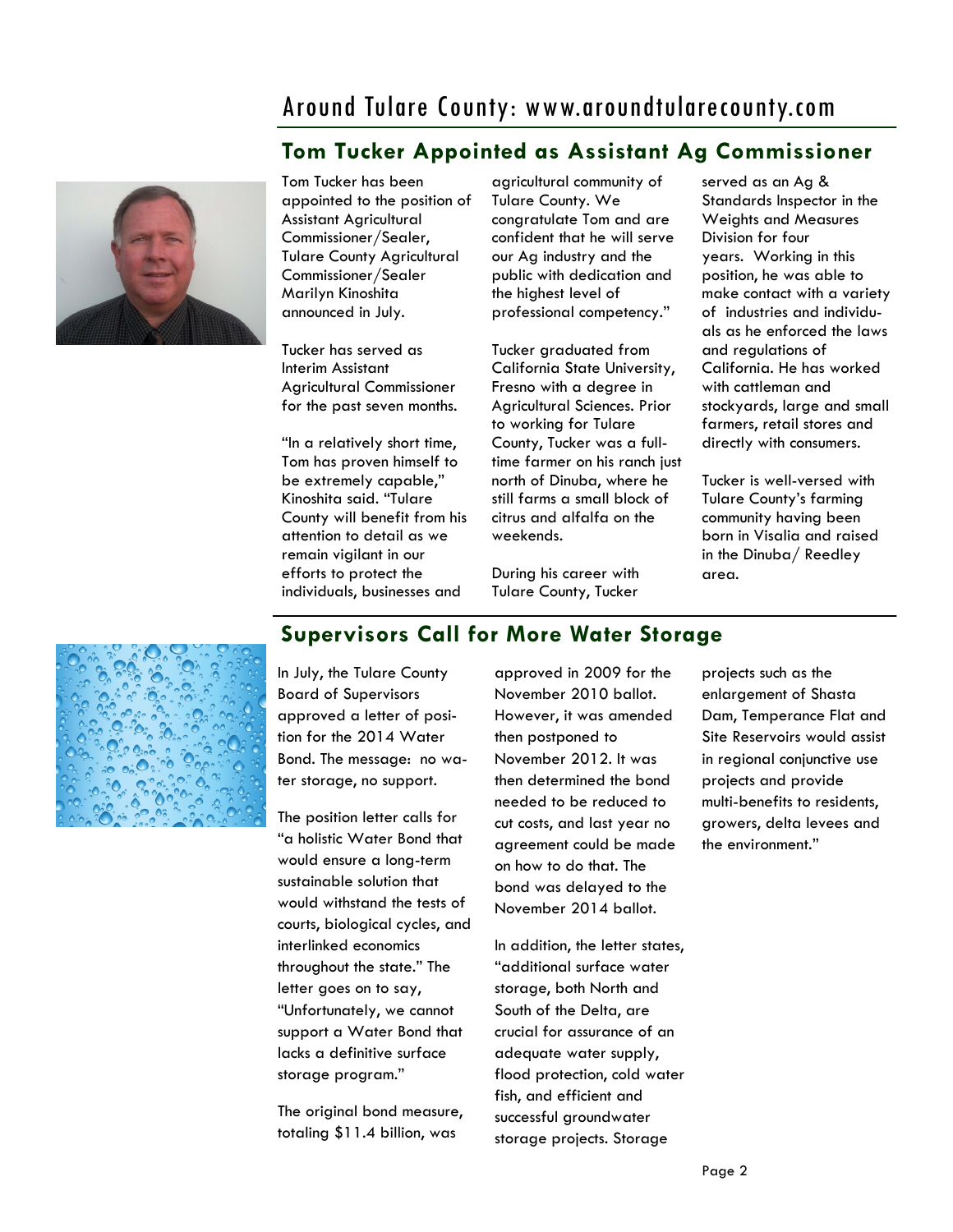# Volume 4, Issue 12

# **Employee Spotlight: John Gonzalez**



**Lt. Gonzalez had his father present a pin during the ceremony.**

Tulare County Sheriff Bill Wittman held a ceremony on July 29 to promote Sergeant John Gonzalez to the rank of Lieutenant.

Lt. Gonzalez, a Sanger native, began his career with the Tulare County Sheriff's Department in November 1986 and was assigned to work at the Main Jail. After one year he was assigned to jail transport. In July 1989, he was assigned to work a special detail and worked undercover as a student at Mt. Whitney High School. In Jan. 1990 he returned back to jail transport. In May 1990, he transferred to Headquarters Patrol where he worked for four years. During that time, Lt. Gonzalez was assigned to a burglary task force for several months.

In Sept. 1994, he was transferred to the Sheriff's Tactical Enforcement Personnel (STEP) Team as a Detective. His first task was to work with a team to help shape and create the Gang Task Force that is still in place.

Lt. Gonzalez was promoted to Sergeant in Dec. 1998, where he returned to the Custody Division at the Tulare County Correctional Center.

In Oct. 2004, Gonzalez returned to the STEP Unit and worked on a number of high profiles cases. Operation LOCCUST was one of the largest scale multiagency details from the Sheriff's Department ever coordinated. Lt. Gonzalez was instrument in LOCCUST, which received national recognition from the President of the United States and a visit during the detail from Federal officials.

Lt. Gonzalez's most recent assignment as Sergeant was in Internal Affairs.



**There are many County employees who are doing outstanding things for their community outside of their job.**

**Do you know a County employee who should be in the spotlight? Let us know at:** 

**[newsletter@co.tulare.ca.us](mailto:newsletter@co.tulare.ca.us?subject=Employee%20spotlight)**

## **Program Spotlight: Boards, Commissions, & Committees**

Have you ever considered volunteering to participate on a County board, commission, or committee or just wanted to know the names of the people who serve on them?

The Tulare County Clerk of the Board of Supervisors has now made it easier for the public to find out by

posting all relevant information on the Internet.

By visiting, http:// tularecounty.ca.gov/ clerkoftheboard/ index.cfm/boardcommissions-andcommittee/, residents can review a list of all boards, commissions, and committees. In addition, special district and special district

rosters are also posted for your convenience.

If you do not have Internet access and need to acquire an application, please call 559/636-5000.

**Want your program to be in the spotlight? Please send suggestions to:**